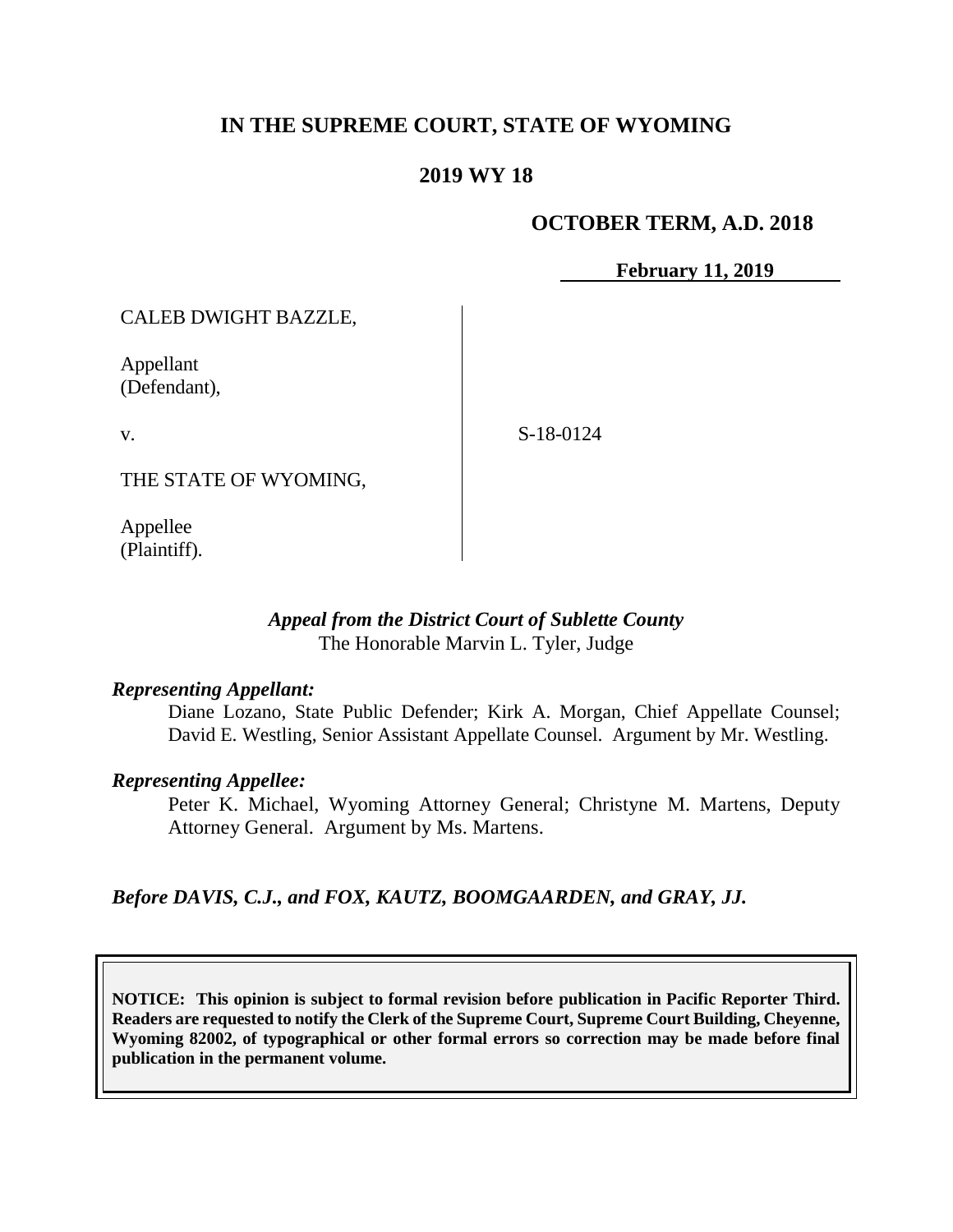#### **KAUTZ, Justice.**

[¶1] Caleb Dwight Bazzle appeals from the district court's order revoking his probation and imposing the original suspended sentence. We affirm.

#### **ISSUES**

[¶2] Mr. Bazzle presents the following issue on appeal:

To revoke probation, the State must prove that the probationer willfully violated the conditions of probation. During the adjudicatory stage of proceedings, after concluding that Mr. Bazzle had failed to prove that he had complied with the conditions of his probation and finding that his alleged violations were willful, the district court revoked his probation. Did the court err in its conclusions<sup>[]</sup> and were its findings supported by the evidence?

The State raises an additional issue:

A defendant's waiver of his appellate rights will be enforced unless the appellate issue is outside the scope of the waiver, the waiver was not knowing and voluntary, and enforcing the waiver would result in a miscarriage of justice. In his plea agreement, Bazzle agreed not to file "any . . . appeals." Bazzle does not address his waiver. Should this Court enforce the waiver and refuse to consider the issue he raises?

#### **FACTS**

[¶3] On December 15, 2015, the State charged Mr. Bazzle with five drug-related crimes– possession of marijuana (third offense); endangering children; and three counts of delivery of a controlled substance (buprenorphine). On February 2, 2016, the State and Mr. Bazzle entered into a plea agreement, memorialized in a document entitled "Statement of Agreement." Mr. Bazzle agreed to plead guilty to the first count–possession of marijuana (third offense), and the State agreed to dismiss the remaining charges. They jointly recommended to the district court that Mr. Bazzle receive a sentence of incarceration for three to five years, to be suspended in favor of five years of supervised probation. Under the terms of the agreement, Mr. Bazzle was required to "enroll in, and successfully complete, the Sublette County Treatment Court Program." Mr. Bazzle also agreed "not to file any post guilty plea/post-conviction motions, requests for sentence reduction, appeals or post-conviction relief petitions."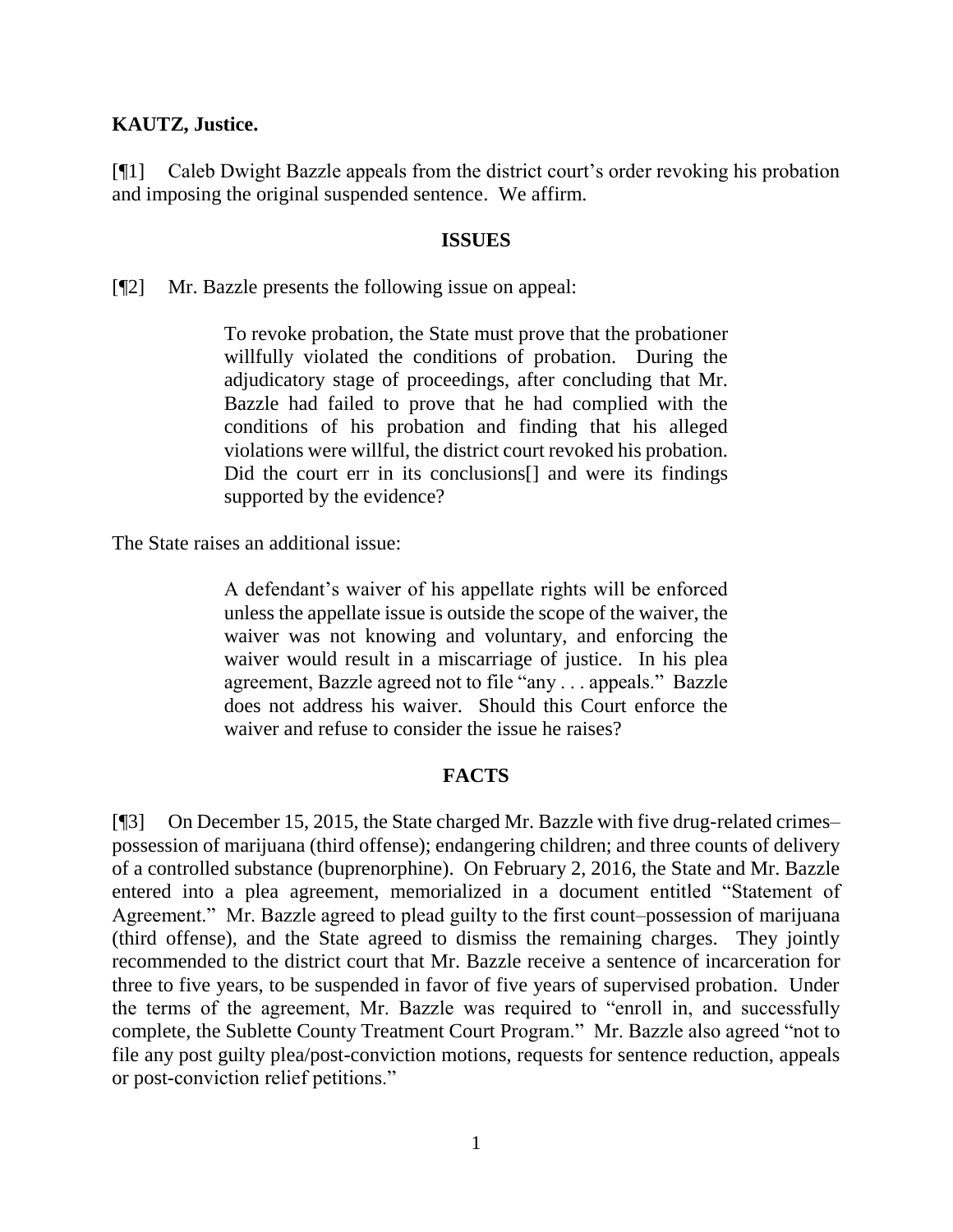[¶4] The district court held a change of plea and sentencing hearing on June 27, 2016. The prosecutor outlined the terms of the plea agreement, specifically mentioning the requirement that Mr. Bazzle enroll in and successfully complete the Treatment Court Program and that he was waiving his right to appeal. The district court addressed Mr. Bazzle, as follows:

> COURT: You would be required under this agreement to enroll in and successfully complete the Sublette County Treatment Court Program as a condition. Do you have any questions about that?

. . . .

DEFENDANT: I do not, [Y]our Honor.

COURT: Implicit in that requirement is that you would enroll in and successfully complete in-patient treatment for substances, alcohol or both as recommended in the Presentence Investigation Report in order to get you to a level that the Sublette County Treatment Court Program would accept you. Do you have any questions about the treatment requirement that is implied under this Sublette County Treatment Court Program requirement?

DEFENDANT: I do not, [Y]our Honor.

[¶5] The district court accepted the plea agreement and Mr. Bazzle's guilty plea, imposed the recommended three to five year sentence, suspended the sentence, and placed him on supervised probation for five years. The Court Probation Terms and Conditions Order, filed June 28, 2016, stated in relevant part:

> 32) Defendant shall not own, transport, consume, inhale, ingest, use, possess, purchase, manufacture, sell, bargain, give away, receive, be under the influence of, handle, or engage in any other act that a person may be capable of doing regarding or in connection with, any controlled substances, illicit substances, toxic substances, medications . . . or paraphernalia associated with such, unless prescribed by a licensed practitioner. In the event that a substance or medication has been prescribed to Defendant, Defendant shall strictly follow the terms of [the] prescription, including, but not limited to, taking only the dosage(s) and amount(s) prescribed strictly within the time(s) prescribed[.] (Defendant shall not over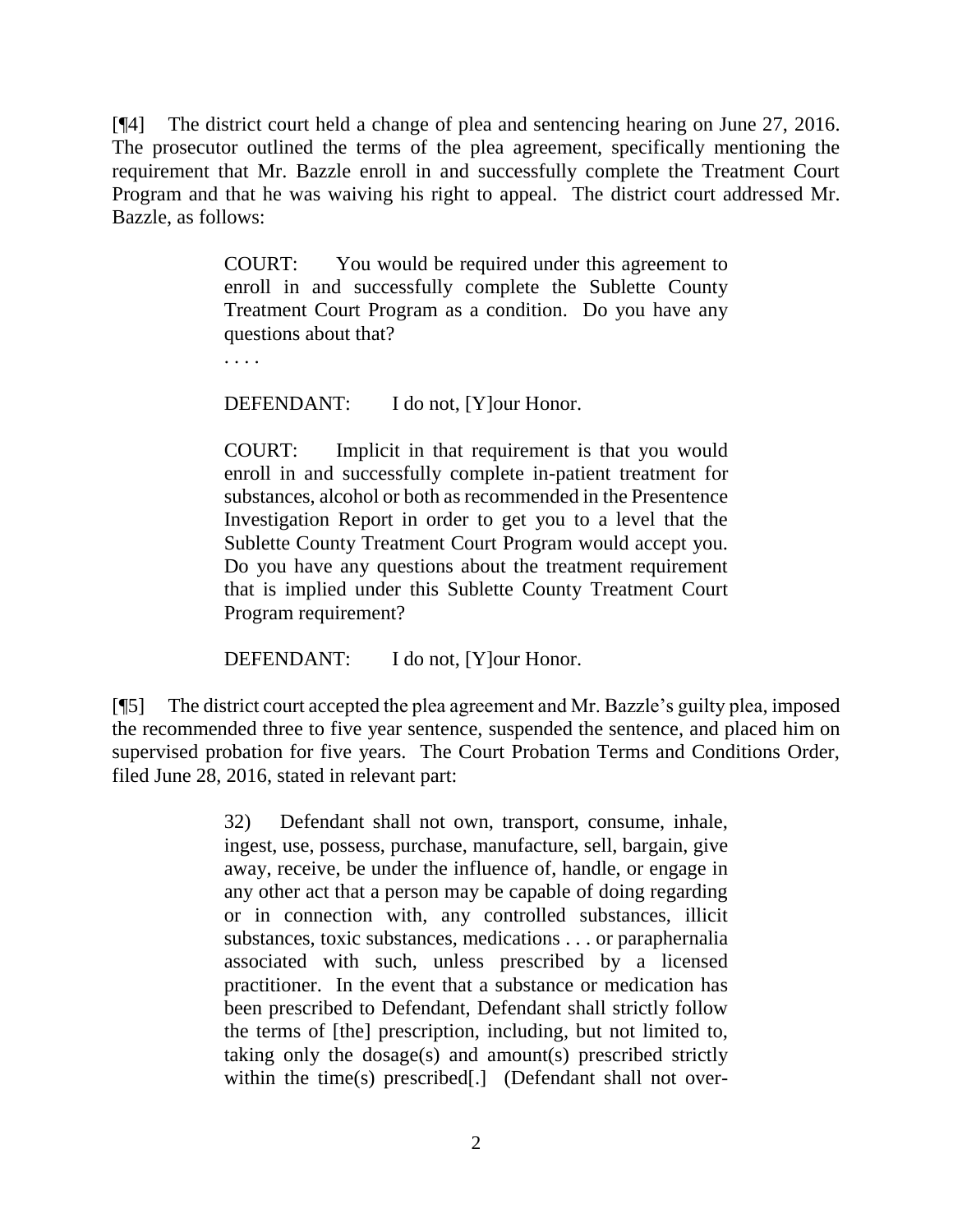medicate, under-medicate, take more frequently, or less frequently than strictly prescribed).

. . . .

37) Defendant shall strictly follow and successfully complete . . . any and all recommendations made in the Addiction Severity Index (ASI/ASAM)[.]

. . . .

39) As directed by his Agent, Defendant shall enroll in and Defendant shall thereafter successfully complete . . . an ASAM Level III.5 clinically managed high intensity residential treatment program or comparable treatment program approved by the probation agent, and . . . attend any and all recommended after-care, relapse prevention, and/or recovery maintenance program $(s)$ . . . .

40) As directed by his Agent, Defendant shall apply for the Sublette County Treatment Court Program, or comparable treatment court program approved by the probation agent, and if accepted . . . successfully complete said program. Defendant shall abide by any and all policies, rules, regulations, directives, or orders of the Treatment Court Program and strictly follow any and all directives of the Treatment Court team members.

[¶6] After he began serving his probation, Mr. Bazzle started using a prescription drug, buprenorphine, without telling his probation agent. Buprenorphine is a synthetic opioid that is used to treat opioid dependence. In August 2016, probation agent, Jeannie Whinnery, learned that Mr. Bazzle was using buprenorphine when he tested positive for the drug. Ms. Whinnery informed him that he could not participate in the Treatment Court Program if he was taking buprenorphine.

[¶7] Mr. Bazzle began residential drug treatment in November 2016 and was discharged, at his request, with "maximum benefits" on January 12, 2017. While in treatment, Jed Shay, M.D. switched Mr. Bazzle's medication to Suboxone, another synthetic opioid that contains buprenorphine and is used to treat opioid dependence. www. suboxone.com.

[¶8] On January 26, 2017, Kathy Anderson, the coordinator of the Sublette County Treatment Court, sent Mr. Bazzle a letter informing him that he would not be allowed to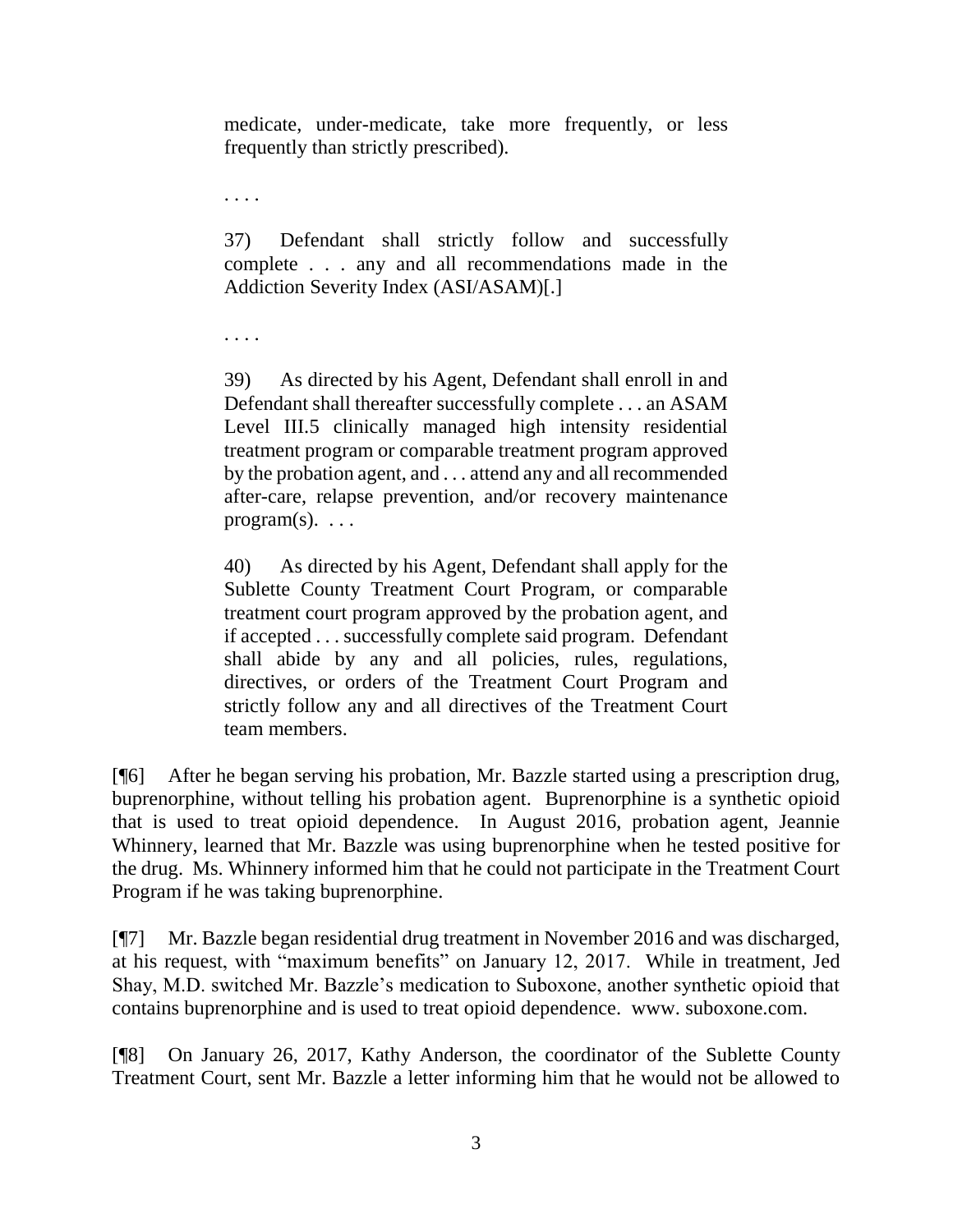"commence participation in the Treatment Court until [he] titrate[d]<sup>1</sup> off all opioid-type prescriptions, including but not limited to Buprenorphine, S[u]boxone, or any similar synthetic opioid." The letter acknowledged that Mr. Bazzle had provided the Treatment Court with a prescription from Dr. Shay, which stated that tapering off Suboxone should take six months. Ms. Anderson instructed Mr. Bazzle to provide a more detailed titration plan. She also stated that his acceptance in the Treatment Court Program would "remain open until July 12, 2017 (six (6) months from the date of the titration prescription sheet by Dr. Shay)," but that if he was still using any opioid or synthetic opioid prescription drug at that time, his "acceptance in the Treatment Court program [would] be revoked and [he would] be prohibited from participating in the program."

[¶9] On July 12, 2017, Ms. Anderson informed Ms. Whinnery that Mr. Bazzle would not be allowed to participate in the Treatment Court Program because he had not titrated off Suboxone. A few days later, the State filed a petition to revoke Mr. Bazzle's probation. The State alleged that Mr. Bazzle had violated the terms of his probation which required him to successfully complete residential drug treatment and the Treatment Court Program.

[¶10] Mr. Bazzle denied the State's allegations and filed a memorandum asserting that he had not willfully violated his probation. He argued that his dismissal from residential treatment was not willful, as evidenced by the fact he was awarded "maximum benefits." He also claimed that he had not willfully violated the probation condition that required him to complete the Sublette County Treatment Court Program. While Mr. Bazzle acknowledged he was still using Suboxone, he maintained his use was justified because his physicians recommended continuing the medication.

[¶11] The district court held an adjudicatory hearing on the State's petition to revoke Mr. Bazzle's probation on November 21, 2017. Ms. Anderson testified that Mr. Bazzle was discharged from residential drug treatment with maximum benefits in January 2017, but the Treatment Court did not consider that a successful completion of treatment. She also explained that the Treatment Court did not allow participants to use Suboxone because it was subject to abuse, can be used to "get high," and may be sold or distributed illegally. Ms. Anderson confirmed that she sent Mr. Bazzle the January 26, 2017, letter which informed him that he needed to stop using Suboxone and directed him to submit a detailed titration plan prepared by his healthcare provider. She testified that he had provided a

<sup>&</sup>lt;sup>1</sup> The parties, various witnesses, and the district court used the terms "titrate" or "titration" to describe the process of weaning Mr. Bazzle off buprenorphine or Suboxone. Technically, titration refers to the process of determining the dosage of medication that reduces the patient's symptoms to the greatest degree with the least amount of side effects. *See, e.g.*, [https://www.verywellmind.com/what-does-titration-of-medication](https://www.verywellmind.com/what-does-titration-of-medication-mean-20899)[mean-20899;](https://www.verywellmind.com/what-does-titration-of-medication-mean-20899) [https://www.webmd.com/add-adhd/guide/adhd-medication-titration.](https://www.webmd.com/add-adhd/guide/adhd-medication-titration) The more correct term for gradually ceasing use of a drug altogether is tapering. *See, e.g*., [https://www.mayoclinic.org/diseases](https://www.mayoclinic.org/diseases-conditions/prescription-drug-abuse/in-depth/tapering-off-opioids-when-and-how/art-20386036)[conditions/prescription-drug-abuse/in-depth/tapering-off-opioids-when-and-how/art-20386036.](https://www.mayoclinic.org/diseases-conditions/prescription-drug-abuse/in-depth/tapering-off-opioids-when-and-how/art-20386036)

Regardless of the nomenclature, it is clear those involved in this case were describing Mr. Bazzle's complete cessation of the drugs.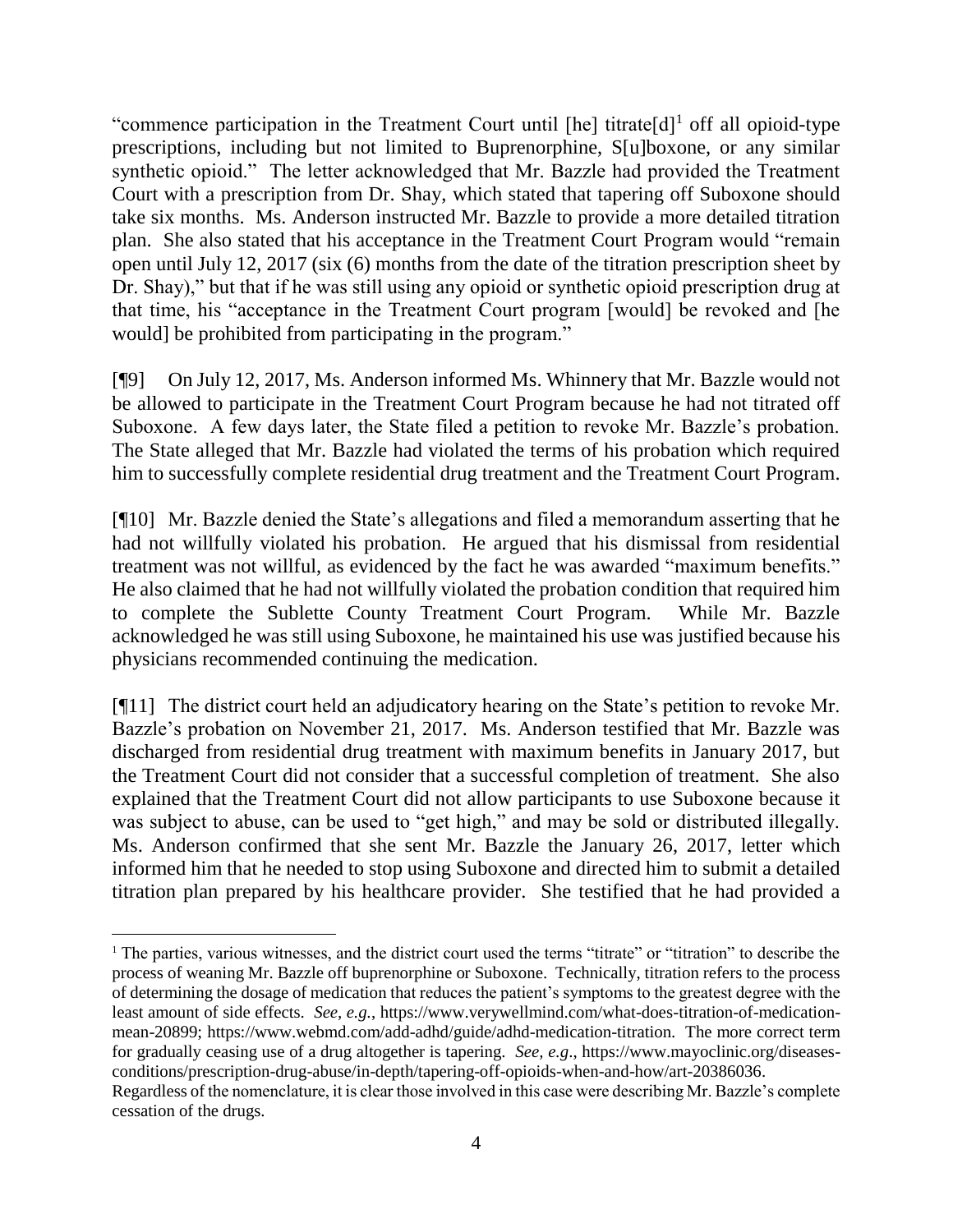handwritten titration plan in June 2017, but he did not follow the plan and was still using Suboxone. Therefore, he was not allowed to attend the Treatment Court Program.

[¶12] Brad Bell, a case manager at the residential treatment facility, testified that Mr. Bazzle did not complete the program and was "manipulative" and "resistant to treatment." Carol Mitchelson was the probation agent who supervised Mr. Bazzle while he attended residential drug treatment. She testified that patients typically attend the treatment program for four to six months, but Mr. Bazzle attended for only 58 days. Ms. Mitchelson described Mr. Bazzle as defensive, dishonest and manipulative with the staff.

[¶13] Ms. Whinnery testified that she had discussed Mr. Bazzle's probation conditions with him when he began serving his probation. She informed him that "he needed a successful discharge from [residential drug] treatment and that [a] maximum benefit [discharge] was not acceptable." She also explained that he could not use buprenorphine/Suboxone while in the Sublette County Treatment Court Program. He said he would taper off the drug over a six-month period in accordance with Dr. Shay's prescription, but he did not.

[¶14] After the State finished its presentation, Mr. Bazzle testified. He claimed that he was told a maximum benefits discharge amounted to "successful completion" of the program. Mr. Bazzle said that he had been prescribed Suboxone to help control his cravings for opioids and, according to his doctors, there was a "high" risk of relapse if he stopped taking the medication. He presented an unsigned note from Dr. Shay, dated March 1, 2017, which stated that Mr. Bazzle should continue to use Suboxone to manage his opioid dependence and reduce the possibility of relapse.

[¶15] On cross examination, Mr. Bazzle admitted he knew he was required to stop using Suboxone before he could enter the Treatment Court Program and conceded that he had never given Dr. Shay's March 2017 note to his probation agent or anyone in the Treatment Court Program. He knew he was supposed to submit a titration plan to the Treatment Court but claimed he had to "handwrite one [him]self" because none of his doctors would provide one. Mr. Bazzle admitted he had not followed the plan and was still using Suboxone.

[¶16] The district court ruled that Mr. Bazzle had violated the terms of his probation which required him to successfully complete residential drug treatment and the Sublette County Treatment Court Program. It also found the conditions were material and his violations were willful.

[¶17] The district court subsequently held two separate disposition hearings. At the first disposition hearing, on January 11, 2018, Mr. Bazzle stated that he had reapplied to the Treatment Court Program and was awaiting a decision on his application. He believed that he could now "get off the medication," although he was still using it at the time of the hearing. The district court expressed reservation about the chance of Mr. Bazzle being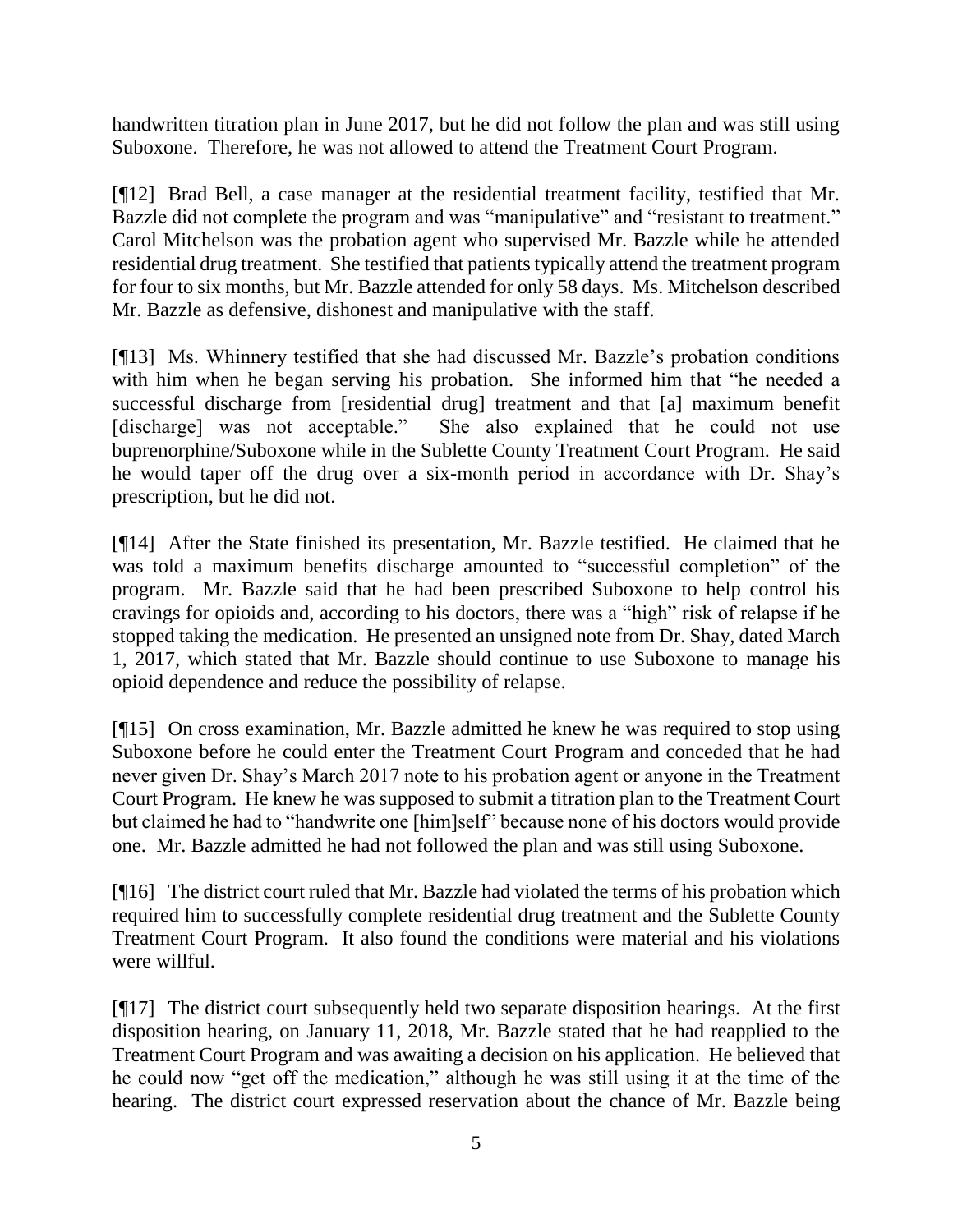readmitted to the Treatment Court Program but decided to defer the disposition pending the program's decision. On January 18, 2018, the Sublette County Treatment Court denied Mr. Bazzle's application.

[¶18] On March 8, 2018, the district court held the final disposition hearing. Mr. Bazzle was still taking Suboxone and had been denied entry into the treatment court programs in Sublette, Sweetwater and Teton counties. The district court revoked his probation and imposed the suspended sentence. Mr. Bazzle filed a timely notice of appeal.

## **DISCUSSION**

## *1. Waiver of Right to Appeal Probation Revocation*

[¶19] The State asserts this Court should not consider Mr. Bazzle's appeal of his probation revocation because he waived his right to appeal in his plea agreement. This Court has adopted the Tenth Circuit's three-part test to determine whether a plea agreement waiver precludes an appeal in a given case. The test, which is meant to be applied by the appellate court, considers: "'(1) whether the disputed appeal falls within the scope of the waiver of appellate rights; (2) whether the defendant knowingly and voluntarily waived his appellate rights; and (3) whether enforcing the waiver would result in a miscarriage of justice[.]'" *Henry v. State,* 2015 WY 156, ¶ 12, 362 P.3d 785, 789 (Wyo. 2015) (quoting *United States v. Hahn,* 359 F.3d 1315, 1325 (10<sup>th</sup> Cir. 2004) (en banc) (per curiam)).

[¶20] We interpret plea agreements as a matter of law using contract principles. *Schade v. State,* 2002 WY 133, ¶ 5, 53 P.3d 551, 554 (Wyo. 2002). Under general contract law, "we read the contract as a whole to find the plain meaning of all the provisions[.]" *Bear Peak Res., LLC v. Peak Powder River Res., LLC,* 2017 WY 124, ¶ 17, 403 P.3d 1033, 1041 (Wyo. 2017) (citing *[Thornock v. Pacificorp](https://1.next.westlaw.com/Link/Document/FullText?findType=Y&serNum=2039785923&pubNum=0004645&originatingDoc=If1d34c50b06d11e7bc0fbf089db8b755&refType=RP&fi=co_pp_sp_4645_180&originationContext=document&transitionType=DocumentItem&contextData=(sc.Search)#co_pp_sp_4645_180)*, 2016 WY 93, ¶ 13, 379 P.3d 175, 180 (Wyo. 2016)). However, in criminal plea agreement cases, "ambiguities in a waiver of appellate rights are interpreted against the State." *Henry*, ¶ 13, 362 P.3d at 789 (citing *[Hahn,](http://www.westlaw.com/Link/Document/FullText?findType=Y&serNum=2004180846&pubNum=0000506&originatingDoc=I9b5c74e9a48911e5a795ac035416da91&refType=RP&fi=co_pp_sp_506_1325&originationContext=document&vr=3.0&rs=cblt1.0&transitionType=DocumentItem&contextData=(sc.Search)#co_pp_sp_506_1325)* 359 [F.3d at](http://www.westlaw.com/Link/Document/FullText?findType=Y&serNum=2004180846&pubNum=0000506&originatingDoc=I9b5c74e9a48911e5a795ac035416da91&refType=RP&fi=co_pp_sp_506_1325&originationContext=document&vr=3.0&rs=cblt1.0&transitionType=DocumentItem&contextData=(sc.Search)#co_pp_sp_506_1325) 1325, 1328). *See also United States v. Lonjose,* 663 F.3d 1292, 1297 (10th Cir. 2011) (waivers of appellate rights are to be construed narrowly).

[¶21] The Statement of Agreement signed by the prosecutor and Mr. Bazzle provided: "Because the recommended sentence in this case is based upon the foregoing consideration and Agreement, [Mr. Bazzle] hereby agrees not to file any post guilty plea/post-conviction motions, requests for sentence reduction, appeals or post-conviction relief petitions." The scope of Mr. Bazzle's appeal waiver is broad, prohibiting him from filing *any* post-guilty plea and post-conviction motions or appeals. The plain meaning of the term "any" in this context is "every" or "all." Webster's Third New Int'l Dictionary (2012). The agreement also refers to "appeals," in the plural form. However, considering the entire agreement, the focus of the waiver was to prohibit Mr. Bazzle from challenging his conviction or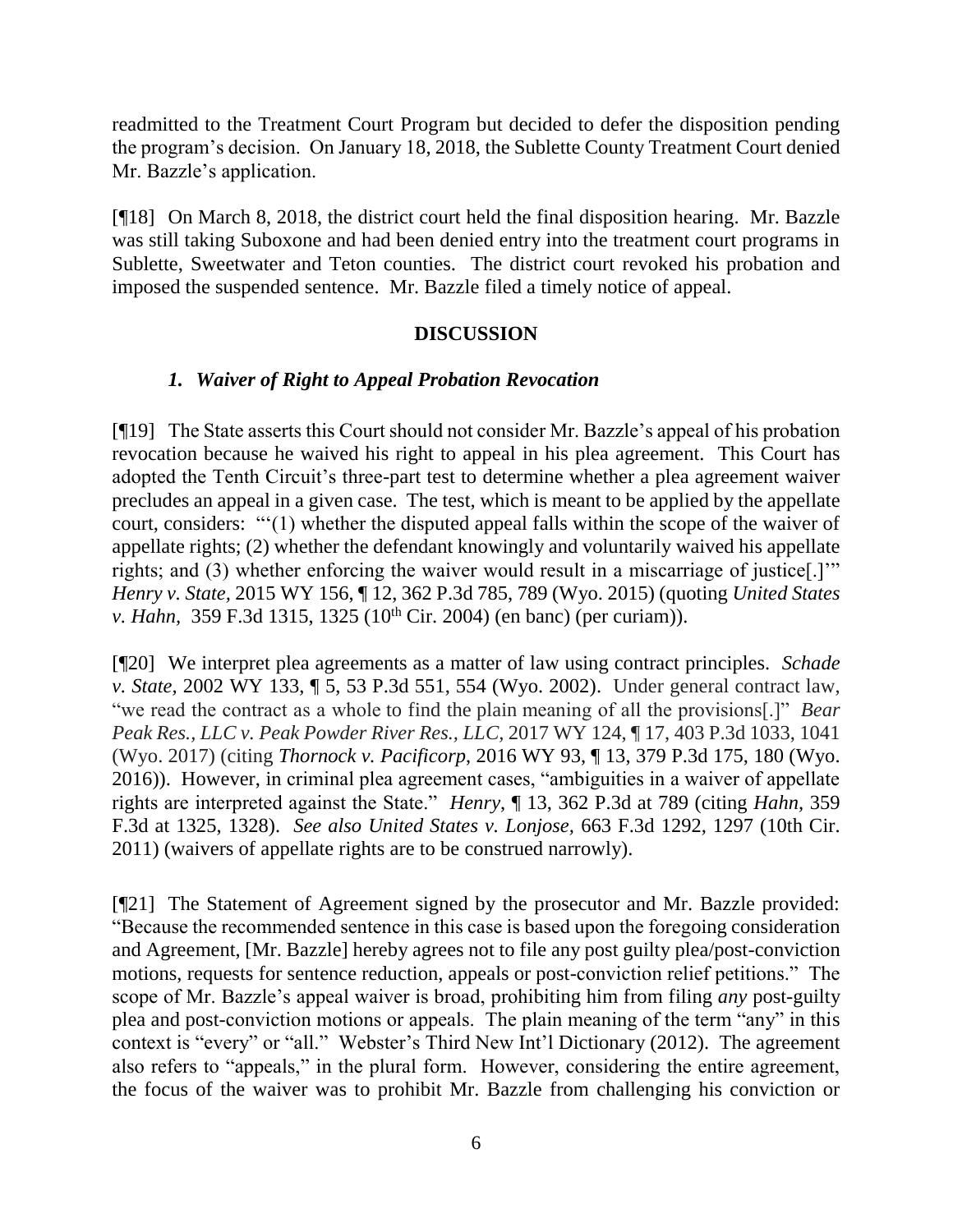sentence on the original charge, either in a direct appeal or a post-guilty plea or postconviction petition. The waiver does not mention an appeal from a future probation revocation.

[¶22] Mr. Bazzle's appellate waiver, therefore, could be read in different ways. The reference to "any . . . appeals" could be interpreted as including appeals from the original conviction or from challenges to the conviction through any post-guilty plea or postconviction motion, but not an appeal from a subsequent probation revocation. It could also mean, as the State advocates, any appeal whatsoever, including an appeal from a future probation revocation. As we stated above, any ambiguity in the scope of an appellate waiver is interpreted against the State. We could simply apply this rule and end our inquiry, but there are federal cases which provide additional guidance.

[¶23] In *United States v. Porter*, 905 F.3d 1175, 1178-80 (10<sup>th</sup> Cir. 2018), the Tenth Circuit ruled the general appeal waiver in Ms. Porter's plea agreement did not preclude her subsequent appeal of an order revoking her supervised release because she did not specifically waive that right. *Id.* Similarly, in *United States v. Carruth,* 528 F.3d 845, 846  $(11<sup>th</sup> Cir. 2008)$ , the Eleventh Circuit rejected "the government's argument that the appeal waiver in Carruth's original plea agreement extend[ed] to his later revocation of supervised release," because the plea agreement did not include specific language to that effect.

[¶24] The Tenth Circuit noted that revocation of supervised release involves certain procedural protections for the defendant and new factual findings by the district court. *Porter,* 905 F.3d at 1179. The same is true when a Wyoming district court revokes a defendant's probation. Although, as the State points out, probation revocation is an extension of the sentencing procedure, *see generally*, *DeMillard v. State,* 2013 WY 99, ¶ 19, 308 P.3d 825, 832 (Wyo. 2013), there is a specific procedure for revocation of probation and the district court issues a separate order reflecting its decision. *See* W.R.Cr.P. 39. The revocation procedure and the district court's factual findings and legal conclusions are subject to appellate challenge on grounds separate and distinct from the original proceeding. *See, e.g., Brumme v. State,* 2018 WY 115, 428 P.3d 436 (Wyo. 2018); *Robinson v. State,* 2016 WY 90, 378 P.3d 599 (Wyo. 2016).

[¶25] The appellate waiver in Mr. Bazzle's plea agreement does not contain language evidencing his intent to waive his right to appeal from a probation revocation decision. We decline the State's invitation to interpret Mr. Bazzle's waiver as applying to this appeal simply because the parties used the terms "any" and "appeals" in the appellate waiver. At most, the use of those terms creates an ambiguity, which is interpreted against the State and in favor of the defendant. *Henry,* ¶ 13, 362 P.3d at 789; *Porter,* 905 F.3d at 1179.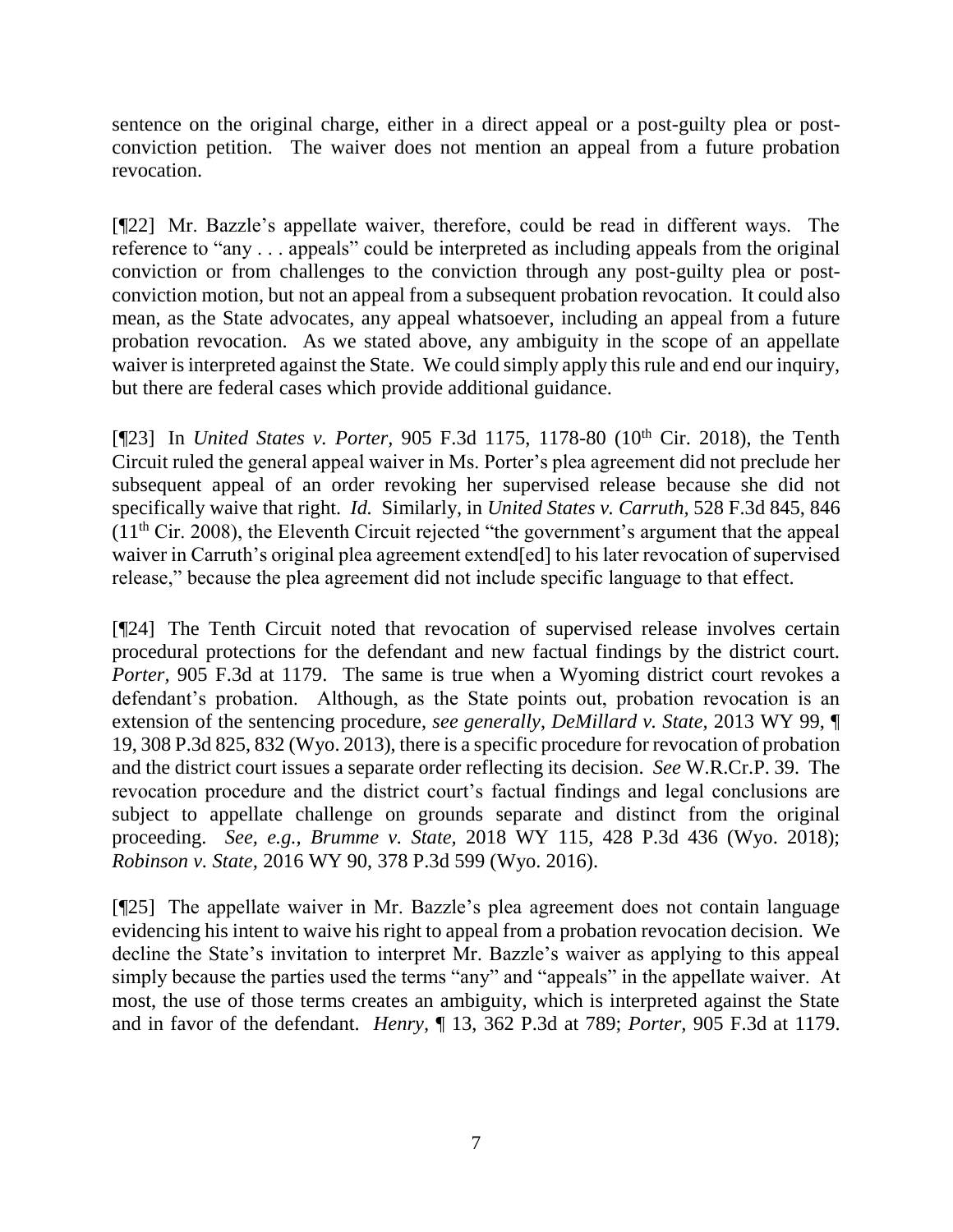Therefore, the scope of Mr. Bazzle's appellate waiver did not include his right to appeal from the order revoking his probation, so we will consider his appeal.<sup>2</sup>

# *2. Revocation Decision*

## *a. General Law on Probation Revocation*

[¶26] Probation revocation is governed by W.R.Cr.P. 39. Under Rule 39, "[t]he proceedings for probation revocation consist of a two-part process." *[Sinning v. State,](http://www.westlaw.com/Link/Document/FullText?findType=Y&serNum=2014320208&pubNum=0004645&originatingDoc=I1a362535fbb711e4b86bd602cb8781fa&refType=RP&fi=co_pp_sp_4645_390&originationContext=document&vr=3.0&rs=cblt1.0&transitionType=DocumentItem&contextData=(sc.DocLink)#co_pp_sp_4645_390)* 2007 [WY 193, ¶ 9, 172 P.3d 388, 390 \(Wyo. 2007\)](http://www.westlaw.com/Link/Document/FullText?findType=Y&serNum=2014320208&pubNum=0004645&originatingDoc=I1a362535fbb711e4b86bd602cb8781fa&refType=RP&fi=co_pp_sp_4645_390&originationContext=document&vr=3.0&rs=cblt1.0&transitionType=DocumentItem&contextData=(sc.DocLink)#co_pp_sp_4645_390) (quoting *Mapp v. State,* [929 P.2d 1222, 1226](http://www.westlaw.com/Link/Document/FullText?findType=Y&serNum=1996275282&pubNum=0000661&originatingDoc=I1a362535fbb711e4b86bd602cb8781fa&refType=RP&fi=co_pp_sp_661_1226&originationContext=document&vr=3.0&rs=cblt1.0&transitionType=DocumentItem&contextData=(sc.DocLink)#co_pp_sp_661_1226)  (Wyo. [1996\)\)](http://www.westlaw.com/Link/Document/FullText?findType=Y&serNum=1996275282&pubNum=0000661&originatingDoc=I1a362535fbb711e4b86bd602cb8781fa&refType=RP&fi=co_pp_sp_661_1226&originationContext=document&vr=3.0&rs=cblt1.0&transitionType=DocumentItem&contextData=(sc.DocLink)#co_pp_sp_661_1226). The first part is the adjudicatory phase in which the State bears the burden of proving, by a preponderance of the evidence, that the defendant violated a condition of his probation. *Id.*; Rule 39(a)(5). If the district court concludes the defendant violated a probation condition, it moves on to the second part of the revocation hearing – the dispositional phase. *Id.* In the dispositional phase, the district court must consider the violation, the reasons the condition was originally imposed, and the circumstances surrounding the violation in determining the appropriate consequences for the defendant's violation. *Id.* 

> In addition to the requirements of [W.R.Cr.P. 39,](http://www.westlaw.com/Link/Document/FullText?findType=L&pubNum=1008764&cite=WYRRCRPR39&originatingDoc=Ic5bf72d0758411e6a46fa4c1b9f16bf3&refType=LQ&originationContext=document&vr=3.0&rs=cblt1.0&transitionType=DocumentItem&contextData=(sc.Search)) we have said that in order to revoke probation for the violation of a condition of probation not involving the payment of money, the violation must either be willful or threaten the safety of society. The willfulness of a probationer's violation is addressed during the dispositional phase.

*Robinson,* ¶ 20, 378 P.3d at 606 (quoting *Miller v. State*[, 2015 WY 72, ¶ 8, 350 P.3d 742,](http://www.westlaw.com/Link/Document/FullText?findType=Y&serNum=2036276701&pubNum=0004645&originatingDoc=Ic5bf72d0758411e6a46fa4c1b9f16bf3&refType=RP&fi=co_pp_sp_4645_745&originationContext=document&vr=3.0&rs=cblt1.0&transitionType=DocumentItem&contextData=(sc.Search)#co_pp_sp_4645_745)  [745 \(Wyo. 2015\)\)](http://www.westlaw.com/Link/Document/FullText?findType=Y&serNum=2036276701&pubNum=0004645&originatingDoc=Ic5bf72d0758411e6a46fa4c1b9f16bf3&refType=RP&fi=co_pp_sp_4645_745&originationContext=document&vr=3.0&rs=cblt1.0&transitionType=DocumentItem&contextData=(sc.Search)#co_pp_sp_4645_745) (other citations omitted). *See also Crouse v. State,* 2017 WY 133, ¶ 10, 405 P.3d 216, 219 (Wyo. 2017).

# *b. Procedural Claims*

[¶27] Mr. Bazzle claims the district court employed improper procedures in revoking his probation. Specifically, Mr. Bazzle asserts the district court erred by: 1) assigning him the burden of proving he did not violate the conditions of his probation; and 2) analyzing whether he had willfully violated the terms of his probation during the adjudicatory phase of the revocation proceeding.

[¶28] Mr. Bazzle did not raise either of his claims in the district court. Therefore, the plain error standard applies. *See, e.g*., *Robinson,* ¶ 31, 378 P.3d at 608 (reviewing claim

l <sup>2</sup> This opinion should not be interpreted as a decision on the validity of any particular waiver of the right to appeal a future probation revocation.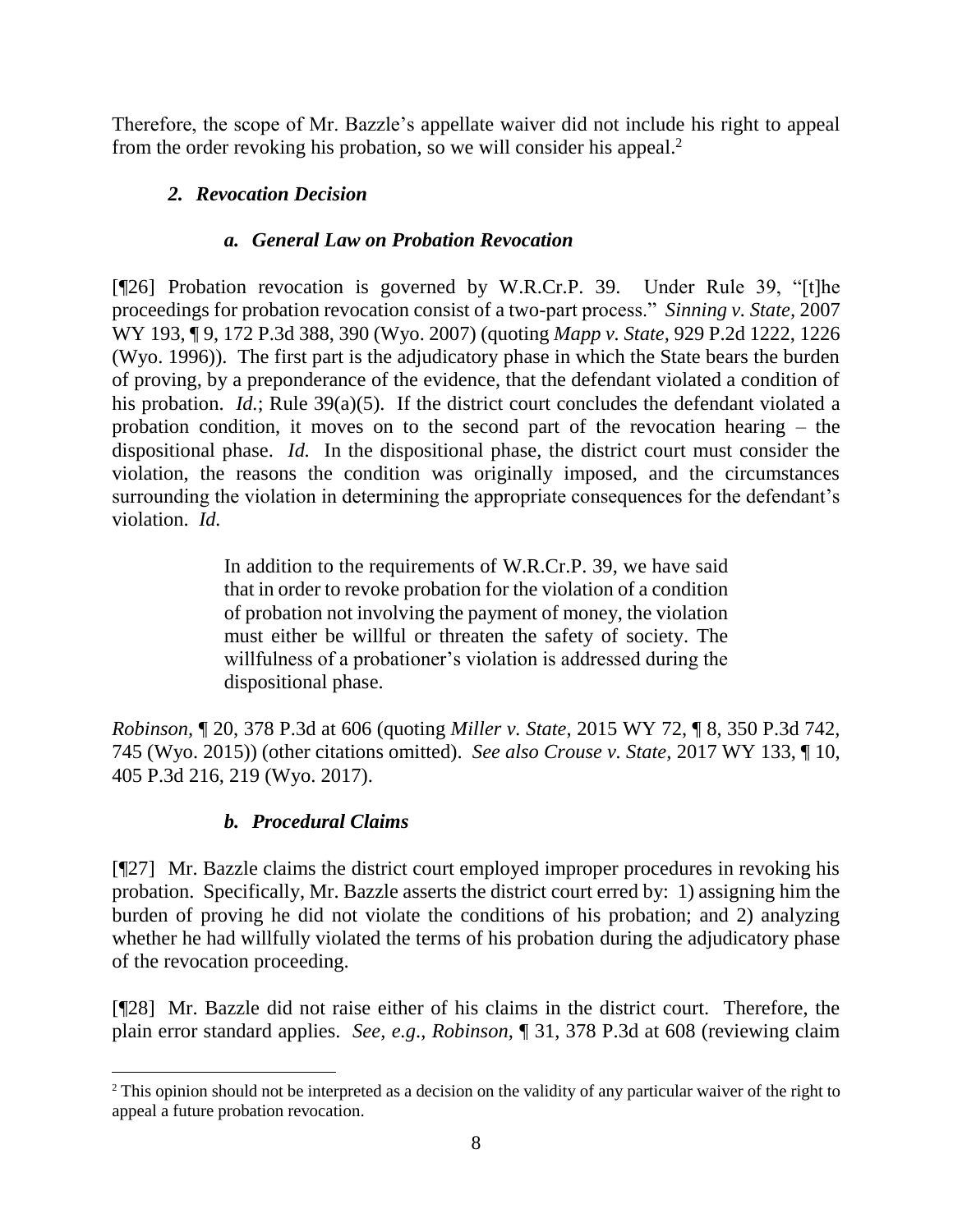that district court erred by admitting hearsay evidence during the adjudicatory phase for plain error because the defendant did not object at the hearing); *Shaw v. State,* 998 P.2d 965, 967-68 (Wyo. 2000) (ruling that the failure to serve defendant with the petition to revoke probation amounted to plain error); *Daves v. State,* 2011 WY 47, ¶ 20, 249 P.3d 250, 257 (Wyo. 2011) (applying plain error standard to claim that the district court committed a procedural error). Under plain error review, the defendant must establish: 1) the record clearly shows the incident alleged as error; 2) the district court transgressed a clear and unequivocal rule of law; and 3) the defendant was denied a substantial right resulting in material prejudice. *Johns v. State*[, 2018 WY 16, ¶ 12, 409 P.3d 1260, 1264](https://1.next.westlaw.com/Link/Document/FullText?findType=Y&serNum=2043787091&pubNum=0004645&originatingDoc=I1da471904e9511e88a14e1fba2b51c53&refType=RP&fi=co_pp_sp_4645_1264&originationContext=document&transitionType=DocumentItem&contextData=(sc.Search)#co_pp_sp_4645_1264)  [\(Wyo. 2018\)](https://1.next.westlaw.com/Link/Document/FullText?findType=Y&serNum=2043787091&pubNum=0004645&originatingDoc=I1da471904e9511e88a14e1fba2b51c53&refType=RP&fi=co_pp_sp_4645_1264&originationContext=document&transitionType=DocumentItem&contextData=(sc.Search)#co_pp_sp_4645_1264) (citing *Schmuck v. State*[, 2017 WY 140, ¶ 32, 406 P.3d 286, 297 \(Wyo.](https://1.next.westlaw.com/Link/Document/FullText?findType=Y&serNum=2043288925&pubNum=0004645&originatingDoc=I1da471904e9511e88a14e1fba2b51c53&refType=RP&fi=co_pp_sp_4645_297&originationContext=document&transitionType=DocumentItem&contextData=(sc.Search)#co_pp_sp_4645_297)  [2017\)](https://1.next.westlaw.com/Link/Document/FullText?findType=Y&serNum=2043288925&pubNum=0004645&originatingDoc=I1da471904e9511e88a14e1fba2b51c53&refType=RP&fi=co_pp_sp_4645_297&originationContext=document&transitionType=DocumentItem&contextData=(sc.Search)#co_pp_sp_4645_297) and *Collins v. State*[, 2015 WY 92, ¶ 10, 354 P.3d 55, 57 \(Wyo. 2015\)\)](https://1.next.westlaw.com/Link/Document/FullText?findType=Y&serNum=2036706120&pubNum=0004645&originatingDoc=I1da471904e9511e88a14e1fba2b51c53&refType=RP&fi=co_pp_sp_4645_57&originationContext=document&transitionType=DocumentItem&contextData=(sc.Search)#co_pp_sp_4645_57).

[¶29] Mr. Bazzle claims the district court placed the burden on him to prove he did not violate the conditions of his probation when it made the following statement during the adjudicatory hearing:

> The last thing that I wanted to hear on a probation revocation is a mini[-]trial about what happened or didn't happen at the [t]reatment [p]rogram[.] I only cared about one of two things, the Defendant is successful or he is not successful. It has not been shown to me that the Defendant successfully completed the treatment program that was ordered by the [c]ourt, and I don't believe that's the State's burden[.] [I]t's the Defendant's burden in order to maintain the privilege of his probation.

The statement is clear in the record, so we turn to the question of whether the district court violated a clear and unequivocal rule of law.

[¶30] As we stated above, the law clearly and unequivocally imposes upon the State the burden of proving the defendant violated the conditions of his probation. Rule 39(a)(5). To determine whether the district court violated this rule, we must view the cited passage in context. Immediately prior to the statement, the district court read into the record the probation condition that required Mr. Bazzle to successfully complete residential drug treatment. Immediately after the statement, it read the probation condition that required him to successfully complete the Treatment Court Program. When the statement is read within this context, it is clear the district court was explaining what the probation term required (successful completion of treatment) and that it was Mr. Bazzle's responsibility to comply with that term "in order to maintain the privilege of probation." The district court was not saying Mr. Bazzle had the burden of proof at the probation revocation hearing.

[¶31] Furthermore, other parts of the record demonstrate that the district court charged the State with the burden of proving Mr. Bazzle violated the probation conditions. At his initial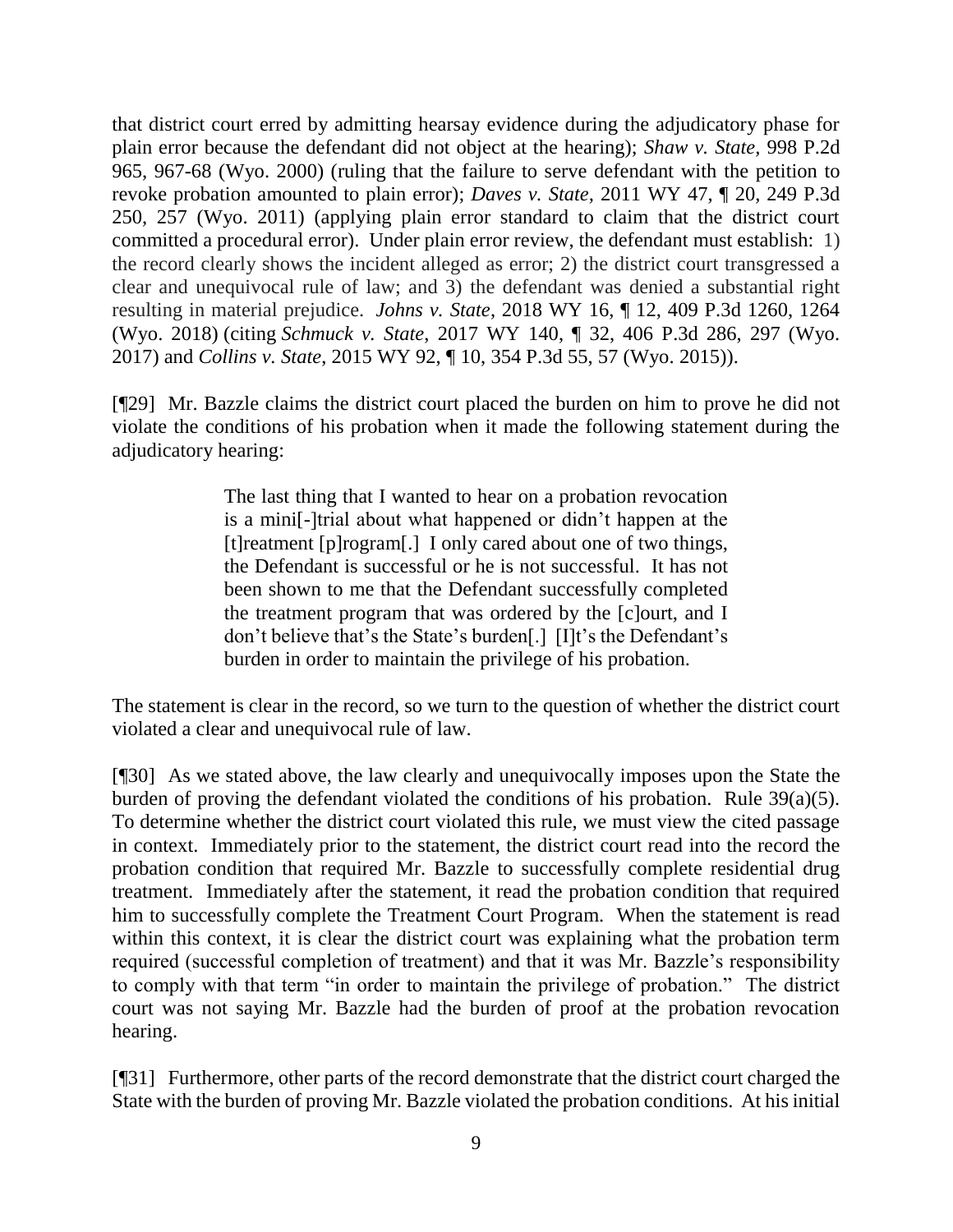appearance, the district court informed Mr. Bazzle: "The State must prove that you violated terms and conditions of your probation by . . . a preponderance of the evidence." At the adjudicatory hearing, the State presented its witnesses first. Once the State finished its presentation, Mr. Bazzle testified. The State followed with rebuttal testimony. The order of the presentations indicates that the district court properly placed the burden of proof upon the State. *See Ketcham v. State,* 618 P.2d 1356, 1362 (Wyo. 1980) (although the probation revocation proceeding was initiated with an order to show cause presumably directing the defendant to demonstrate that he had not violated the terms of his probation, the organization of the hearing clearly showed that the district court assigned the burden of proof to the state). The record shows the district court did not violate a clear and unequivocal rule of law as it did not shift the burden of proof to Mr. Bazzle.

[¶32] Mr. Bazzle's second challenge to the procedure employed by the district court is that it improperly found his probation violations were willful during the adjudicatory phase of the revocation proceeding. The record confirms the district court determined, during the adjudicatory phase, that Mr. Bazzle's violations of the probation conditions were willful. The district court verbally announced that finding during the November 21, 2017 adjudicatory hearing. It also issued an Order Upon Probation Revocation Adjudicatory Hearing which stated that "the Defendant willfully violated the terms and conditions of his probation . . . [and] the conditions of probation which were willfully violated by Defendant were material violations [that] did not involve the payment of money."

[¶33] We have consistently stated that the determination of whether the defendant willfully violated the conditions of his probation should be made during the dispositional phase. *Brumme,* ¶ 12, 428 P.3d at 441; *Robinson*, ¶ 20, 378 P.3d at 606. The district court, therefore, erred by making its willfulness finding during the adjudicatory phase. However, Mr. Bazzle must show that he was denied a substantial right resulting in material prejudice before we will reverse the district court's order revoking his probation. *Johns,* ¶ 12, 409 P.3d at 1264.

[¶34] Mr. Bazzle claims in "finding that his alleged failures to comply were willful during [the] first stage of [the] proceedings, the court in effect took from him the opportunity to present mitigation evidence" and the district court "did not appear to truly consider the materials Mr. Bazzle presented during the dispositional stage of [the] proceedings." The record does not support his contentions.

[¶35] Mr. Bazzle submitted a memorandum to the district court prior to the adjudicatory hearing, focusing entirely upon his lack of willfulness. The district court acknowledged receiving the memorandum at the beginning of the hearing. Mr. Bazzle, therefore, addressed willfulness prior to the district court's finding. Furthermore, after finding Mr. Bazzle's violations were willful, the district court held two dispositional hearings. At those hearings, Mr. Bazzle addressed the court and offered evidence regarding the reasons for his actions and the proper disposition of his case. The court obviously took into account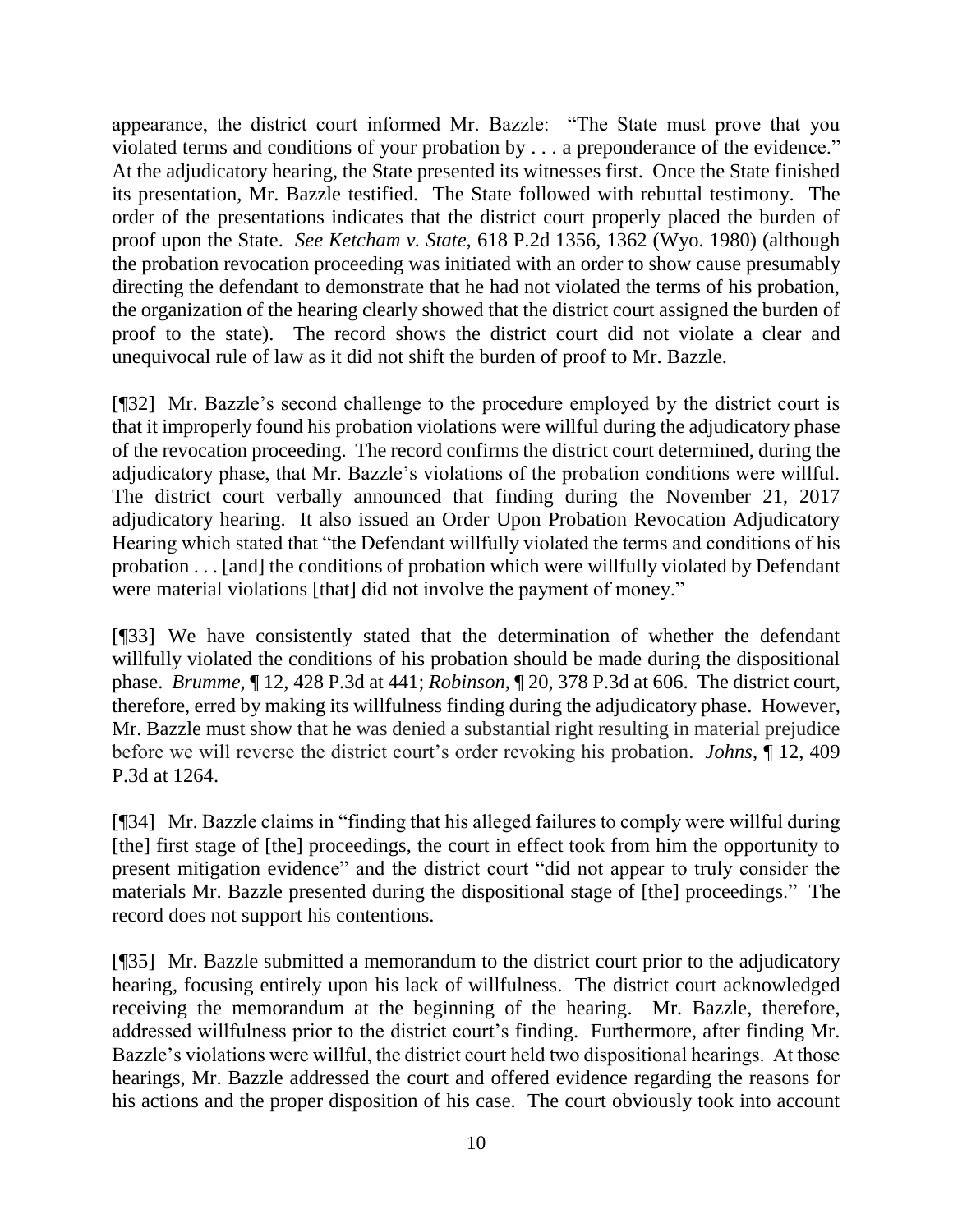his presentation during the first hearing because it deferred disposition of his case for three months–from January until March 2018, to give him "[o]ne more chance" to qualify for and be admitted into the Treatment Court Program. Even after learning that Mr. Bazzle did not get into the program, the district court heard considerable evidence and argument at the second dispositional hearing about why he continued to take the Suboxone and why his actions should not result in imposition of the underlying sentence. The district court discussed the evidence in announcing its disposition decision. Although the district court should not have determined that Mr. Bazzle's probation violations were willful during the adjudicatory phase of the revocation proceeding, the record does not demonstrate that he was materially prejudiced by its premature conclusion.

### *c. Sufficiency of the Evidence to Support the District Court's Findings that Mr. Bazzle Willfully Violated his Probation*

[¶36] In his final argument, Mr. Bazzle asserts the district court improperly concluded that he willfully violated his probation conditions. As we explained recently in *Brumme*, ¶ 11, 428 P.3d at 441,

> [w]e review probation revocation proceedings under an abuse of discretion standard. *Forbes v. State*[, 2009 WY 146, ¶ 6, 220](http://www.westlaw.com/Link/Document/FullText?findType=Y&serNum=2020563113&pubNum=0004645&originatingDoc=I4dbb9900d1a111e8b93ad6f77bf99296&refType=RP&fi=co_pp_sp_4645_512&originationContext=document&vr=3.0&rs=cblt1.0&transitionType=DocumentItem&contextData=(sc.Search)#co_pp_sp_4645_512)  [P.3d 510, 512 \(Wyo. 2009\)](http://www.westlaw.com/Link/Document/FullText?findType=Y&serNum=2020563113&pubNum=0004645&originatingDoc=I4dbb9900d1a111e8b93ad6f77bf99296&refType=RP&fi=co_pp_sp_4645_512&originationContext=document&vr=3.0&rs=cblt1.0&transitionType=DocumentItem&contextData=(sc.Search)#co_pp_sp_4645_512) (citation omitted). "A district court's decision to revoke probation and impose a sentence is discretionary and will not be disturbed unless the record demonstrates a clear abuse of discretion." *Id.* ¶ 6, [220 P.3d at](http://www.westlaw.com/Link/Document/FullText?findType=Y&serNum=2020563113&pubNum=0004645&originatingDoc=I4dbb9900d1a111e8b93ad6f77bf99296&refType=RP&fi=co_pp_sp_4645_512&originationContext=document&vr=3.0&rs=cblt1.0&transitionType=DocumentItem&contextData=(sc.Search)#co_pp_sp_4645_512)  [512-13](http://www.westlaw.com/Link/Document/FullText?findType=Y&serNum=2020563113&pubNum=0004645&originatingDoc=I4dbb9900d1a111e8b93ad6f77bf99296&refType=RP&fi=co_pp_sp_4645_512&originationContext=document&vr=3.0&rs=cblt1.0&transitionType=DocumentItem&contextData=(sc.Search)#co_pp_sp_4645_512) (citation omitted).

> > Although the district court's decision must be based upon verified facts and the defendant must be afforded due process, all that is necessary to uphold a district court's decision to revoke probation is evidence that it made a conscientious judgment, after hearing the facts, that the defendant willfully violated a condition of his probation.

*Miller v. State*[, 2015 WY 72, ¶ 10, 350 P.3d 742, 745 \(Wyo.](http://www.westlaw.com/Link/Document/FullText?findType=Y&serNum=2036276701&pubNum=0004645&originatingDoc=I4dbb9900d1a111e8b93ad6f77bf99296&refType=RP&fi=co_pp_sp_4645_745&originationContext=document&vr=3.0&rs=cblt1.0&transitionType=DocumentItem&contextData=(sc.Search)#co_pp_sp_4645_745)  [2015\)](http://www.westlaw.com/Link/Document/FullText?findType=Y&serNum=2036276701&pubNum=0004645&originatingDoc=I4dbb9900d1a111e8b93ad6f77bf99296&refType=RP&fi=co_pp_sp_4645_745&originationContext=document&vr=3.0&rs=cblt1.0&transitionType=DocumentItem&contextData=(sc.Search)#co_pp_sp_4645_745) (citations omitted). We view the evidence in the light most favorable to the district court's determination and uphold its factual findings unless they are clearly erroneous "[b]ecause the trial court heard and weighed the evidence, assessed witness credibility, and made the necessary inferences and deductions from the evidence...." *Id.* [¶ 11, 350 P.3d at 746](http://www.westlaw.com/Link/Document/FullText?findType=Y&serNum=2036276701&pubNum=0004645&originatingDoc=I4dbb9900d1a111e8b93ad6f77bf99296&refType=RP&fi=co_pp_sp_4645_746&originationContext=document&vr=3.0&rs=cblt1.0&transitionType=DocumentItem&contextData=(sc.Search)#co_pp_sp_4645_746) (citations omitted)[.]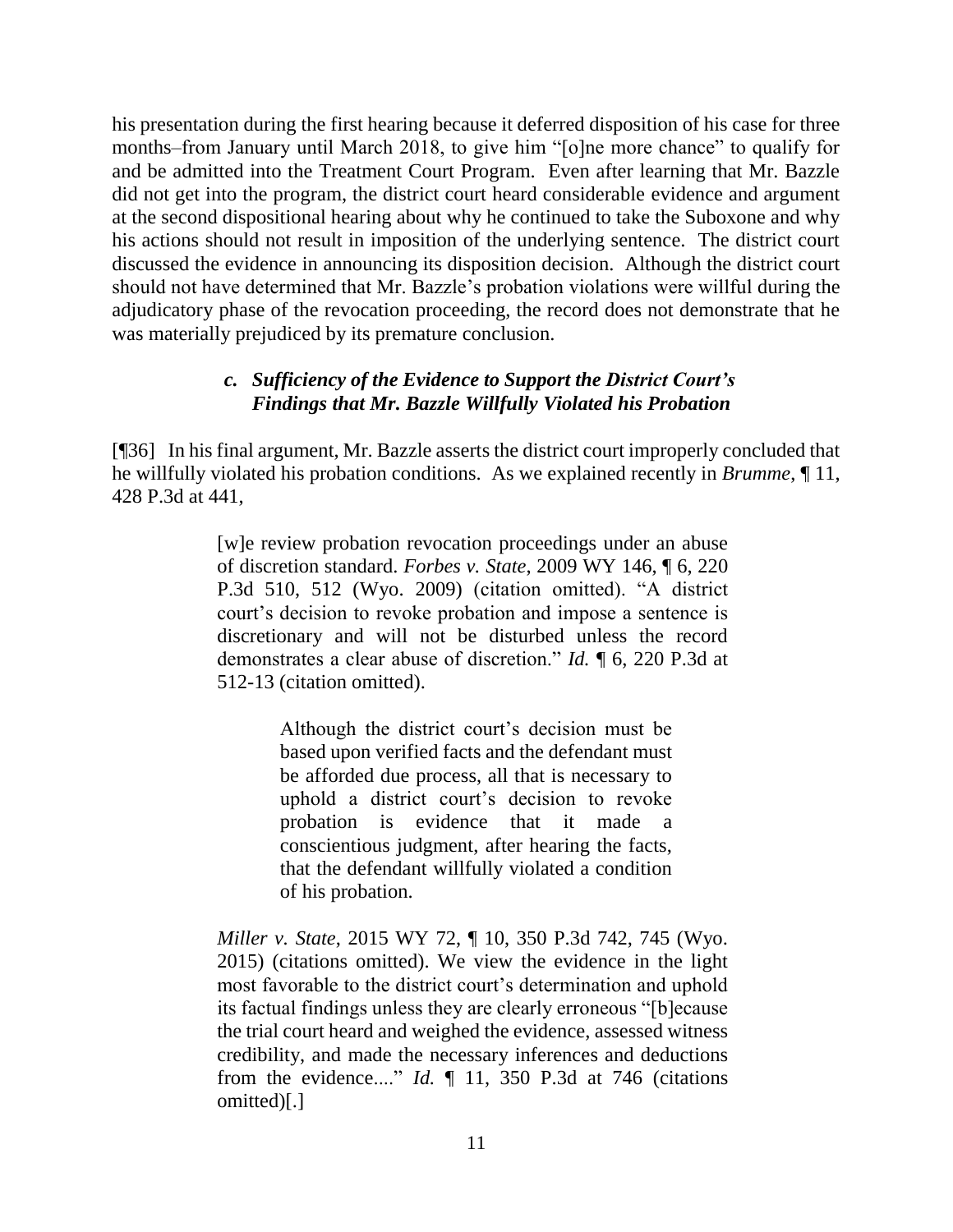(emphasis omitted).

[¶37] The determination of whether a probation violation was willful is a question of fact. *Id.*,  $\parallel$  23, 428 P.3d at 444. "For purposes of probation revocation, 'willful' means 'intentionally, knowingly, purposely, voluntarily, consciously, deliberately, and without justifiable excuse, as distinguished from carelessly, inadvertently, accidentally, negligently, heedlessly or thoughtlessly.'" *Id.* (quoting *Forbes,* [¶ 8, 220 P.3d at](http://www.westlaw.com/Link/Document/FullText?findType=Y&serNum=2020563113&pubNum=0004645&originatingDoc=I4dbb9900d1a111e8b93ad6f77bf99296&refType=RP&fi=co_pp_sp_4645_513&originationContext=document&vr=3.0&rs=cblt1.0&transitionType=DocumentItem&contextData=(sc.Search)#co_pp_sp_4645_513) 513).

[¶38] The district court found that Mr. Bazzle had willfully violated the condition of his probation which required him to successfully complete residential drug treatment. Mr. Bazzle enrolled in a residential drug treatment program, but he voluntarily left the program 58 days later and was given a maximum benefits discharge. Ms. Mitchelson testified that the standard duration of that treatment program was four to six months. So, Mr. Bazzle stayed in residential drug treatment for less than half of the standard time.

[¶39] Probation agent Whinnery testified that she explained to Mr. Bazzle before he began the program that "he needed a successful discharge from treatment and that maximum benefit was not acceptable." Ms. Anderson testified that a maximum benefits discharge can be given to a person "who is very resistant to change the way [he] think[s], to recovery, and refuses to engage in [his] full recovery process." Mr. Bazzle was defensive and manipulative in treatment, and he was given the option "to either continue in the program and begin engaging in his program or be max benefitted from the program and he chose to max benefit."

[¶40] Mr. Bazzle testified a staff member told him that a maximum benefits discharge was a successful completion of the program and he was given a certificate "awarding" him maximum benefits. He argues that, given the inconsistent information about the effect of a maximum benefits discharge, his violation could not be considered willful under the rationale of *Neidlinger v. State,* 2007 WY 204, 173 P.3d 376 (Wyo. 2007). Mr. Neidlinger was placed on probation after he pleaded no contest to one count of taking indecent liberties with a minor. *Id.*,  $\P$  3-4, 173 P.3d at 377. The probation conditions required him to submit to a sex offender evaluation and successfully complete a sex offender treatment program. *Id.*,  $\P$  4, 173 P.3d at 377. The district court revoked Mr. Neidlinger's probation because he refused to admit his criminal conduct during the evaluation. *Id.,* ¶¶ 5-7, 173 P.3d at 377- 78. The question presented on appeal was "whether [Mr.] Neidlinger was required to admit his criminal sexual conduct in order to comply with the probation requirement that he submit to a sex offender evaluation." *Id.,* ¶ 10, 173 P.3d at 378. We reversed the order revoking his probation because the terms of Mr. Neidlinger's probation did not sufficiently inform him that he would be required to admit his criminal conduct as part of the evaluation process. *Id.,* ¶¶ 11-12, 173 P.3d at 379. We said "[a]s a matter of due process, a probationer must know and understand what is expected of him in order to maintain his probationary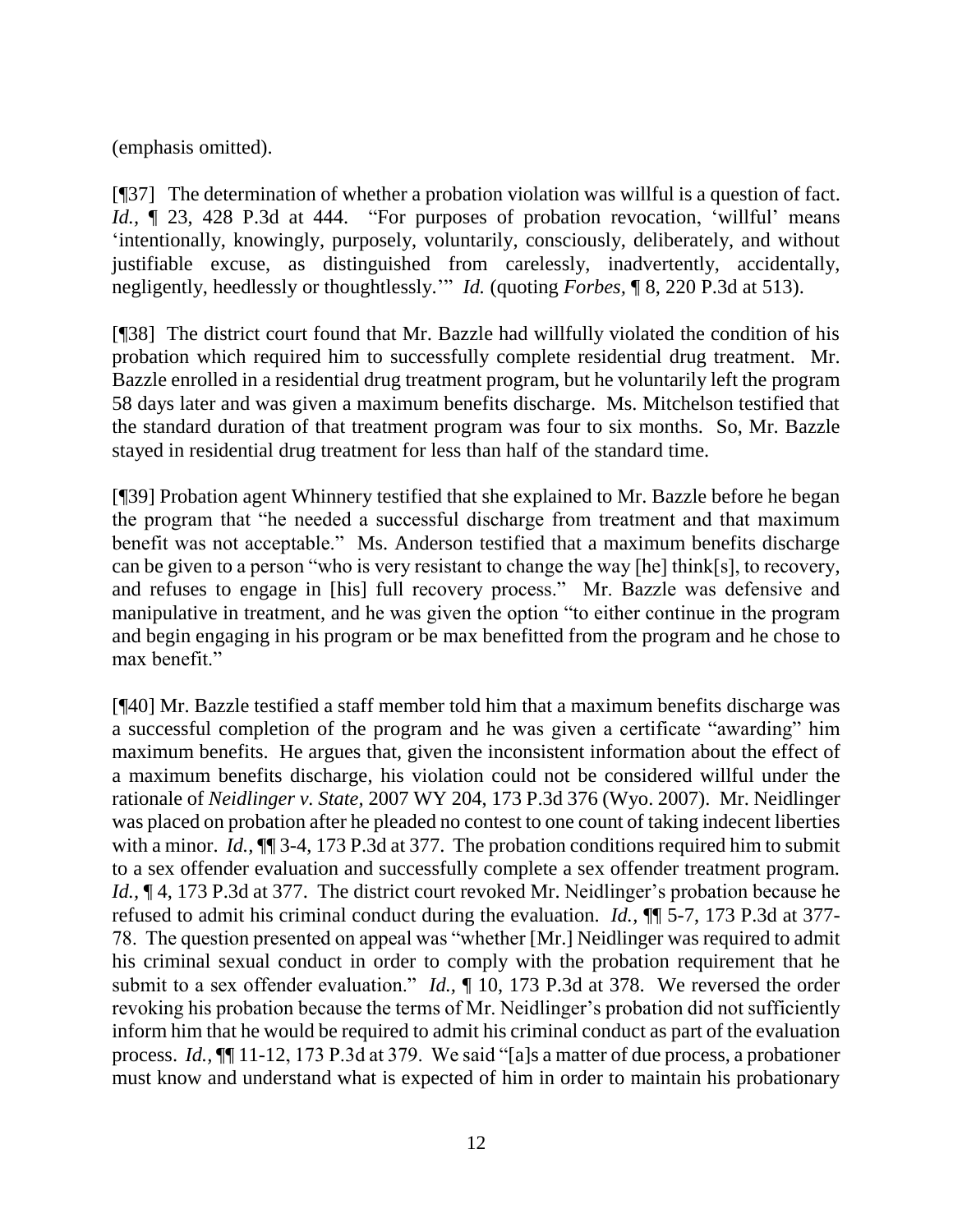status. Otherwise, an alleged violation cannot be considered willful as required under law to justify a probation revocation." *Id.,* ¶ 12, 173 P.3d at 379.

[¶41] Mr. Bazzle's situation is much different than Mr. Neidlinger's. Mr. Bazzle's probation order clearly stated that he was required to successfully complete residential drug treatment and he was informed, prior to starting residential treatment, that a maximum benefits discharge was not successful completion of the program. On the day he was discharged, Mr. Bazzle was given the option to stay and engage in the program or accept a maximum benefit discharge. He chose the latter and was discharged after completing less than half the standard time for residential treatment. The district court flatly stated it did not believe Mr. Bazzle's testimony that he thought a maximum benefits discharge was successful completion of residential treatment. We defer to the district court's findings of credibility. *Brumme,* ¶ 11, 428 P.3d at 441. The evidence clearly demonstrates that, unlike Mr. Neidlinger, Mr. Bazzle understood that a maximum benefits discharge was not a satisfactory completion of treatment, but he intentionally and voluntarily chose the "maximum benefits" discharge instead of staying and engaging in the treatment program. The district court's finding that Mr. Bazzle willfully violated the residential treatment condition of his probation is supported by the evidence.

[¶42] The district court also found that Mr. Bazzle willfully violated the condition of his probation that required him to successfully complete the Treatment Court Program. Before he was sentenced, Mr. Bazzle was notified that he was eligible for Treatment Court. Ms. Whinnery met with Mr. Bazzle when he began serving his probation to discuss his probation conditions. She told him that he could not take buprenorphine while in the Treatment Court Program. She became aware that he was using buprenorphine after he tested positive for the substance. He had not informed her about his use of the drug and when confronted about the positive tests, he "denied at first." Eventually, he admitted to using buprenorphine for back pain and said he had obtained the drug using an old prescription. During his residential drug treatment, he switched to Suboxone, which contains buprenorphine.

[¶43] Ms. Anderson stated that participants in the Treatment Court Program were not allowed to use Suboxone because

> it is a drug that can be abused, it's also a drug that is sold or distributed illegally. . . . A lot of people actually . . . get high from taking it as a replacement rather than helping them come off of the opioid addiction and they end up addicted to it as well.

[¶44] Ms. Anderson informed Mr. Bazzle in the January 26, 2017 letter that he must stop using Suboxone before he could start the Treatment Court Program. She said his acceptance to the program would remain open for six months (until July 12, 2017) so that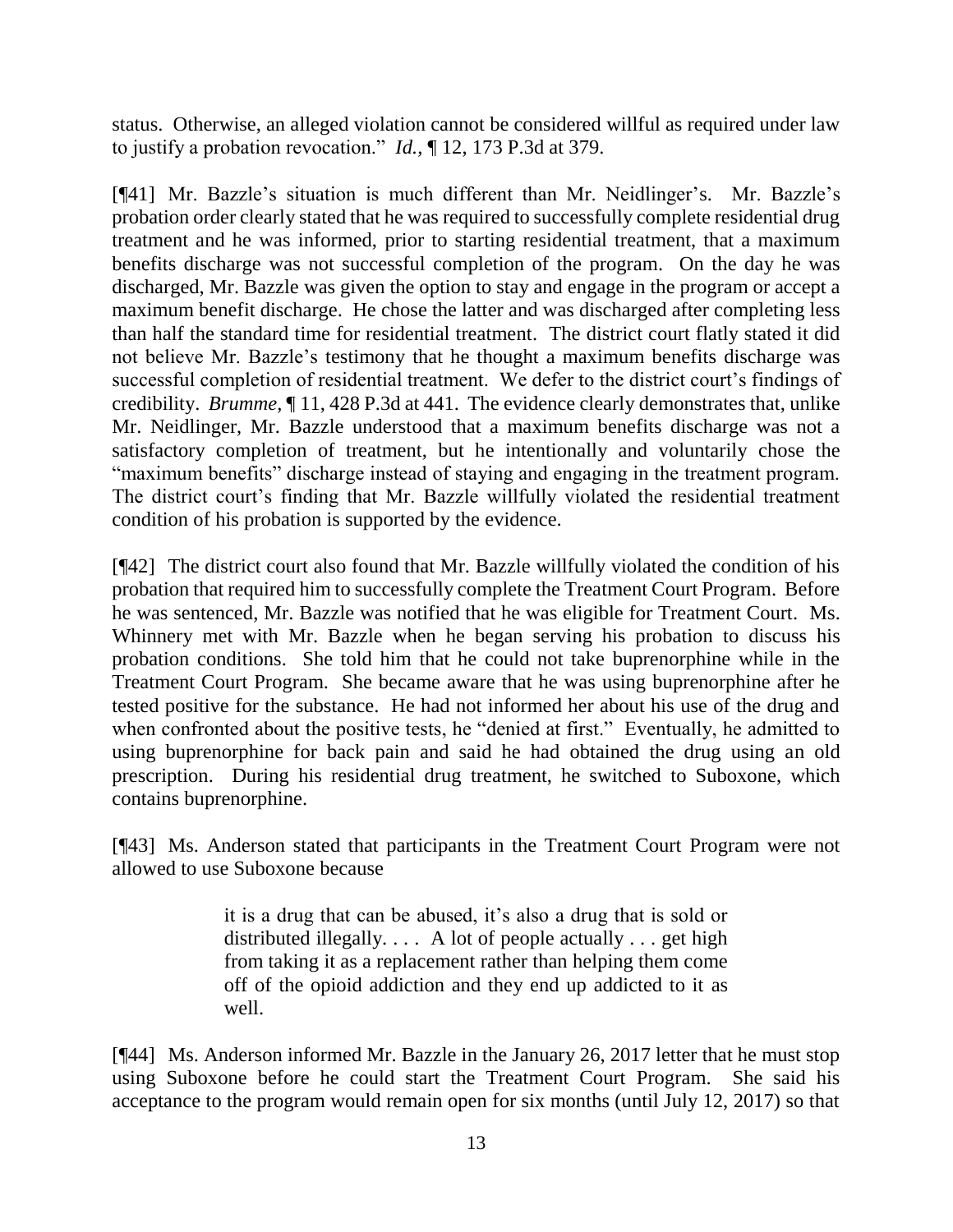he could taper off the drug in accordance with Dr. Shay's prescription. Ms. Anderson specifically informed him in the letter that, if he did not stop using the drug by then, his acceptance would be revoked. Ms. Anderson also directed him to submit a more detailed titration plan from a healthcare provider.

[¶45] Mr. Bazzle did not provide a titration plan prepared by a healthcare provider. Instead, in June 2017, he provided a plan he had handwritten showing that he intended to wean himself off the drug over a period of three and a half weeks. On July 12, 2017, Ms. Anderson sent a letter to Ms. Whinnery stating that Mr. Bazzle had not titrated off Suboxone and, therefore, could not enter the Treatment Court Program. That letter prompted the State to file the petition to revoke his probation.

[¶46] Mr. Bazzle claims this evidence was insufficient to show that he willfully failed to complete the Treatment Court Program. There is no dispute that he did not begin, much less complete, the program. However, Mr. Bazzle asserts that his failure to comply with the probation condition was not willful and should have been excused.

[¶47] Mr. Bazzle maintains that he could not submit a sufficient titration plan to the Treatment Court because his doctors would not provide one. His focus on the difficulties he had in obtaining a titration plan misses the point. His probation conditions required him to successfully complete the Treatment Court Program. He was refused entry into the program, not because he did not have a sufficient titration plan, but because he continued to take Suboxone. While he was directed to provide a sufficient titration plan, the objective was for him to quit taking the prohibited drug. Because he did not cease taking Suboxone, he was not allowed to participate in the Treatment Court Program, which violated the conditions of his probation.

[¶48] Mr. Bazzle also argues that he was placed in an impossible situation by the terms of his probation. As we have discussed, one condition required him to complete the Treatment Court Program. Another condition stated:

> In the event that a substance or medication has been prescribed to Defendant, Defendant shall strictly follow the terms of [the] prescription, including, but not limited to, taking only the dosage(s) and amount(s) prescribed strictly within the time(s) prescribed[.] (Defendant shall not over-medicate, undermedicate, take more frequently, or less frequently than strictly prescribed).

Mr. Bazzle claims that, if he had ceased using Suboxone, he would have violated the probation condition that required him to take his prescribed medications. That is not true. Dr. Shay wrote a prescription in January 2017 for Mr. Bazzle to taper off Suboxone over a